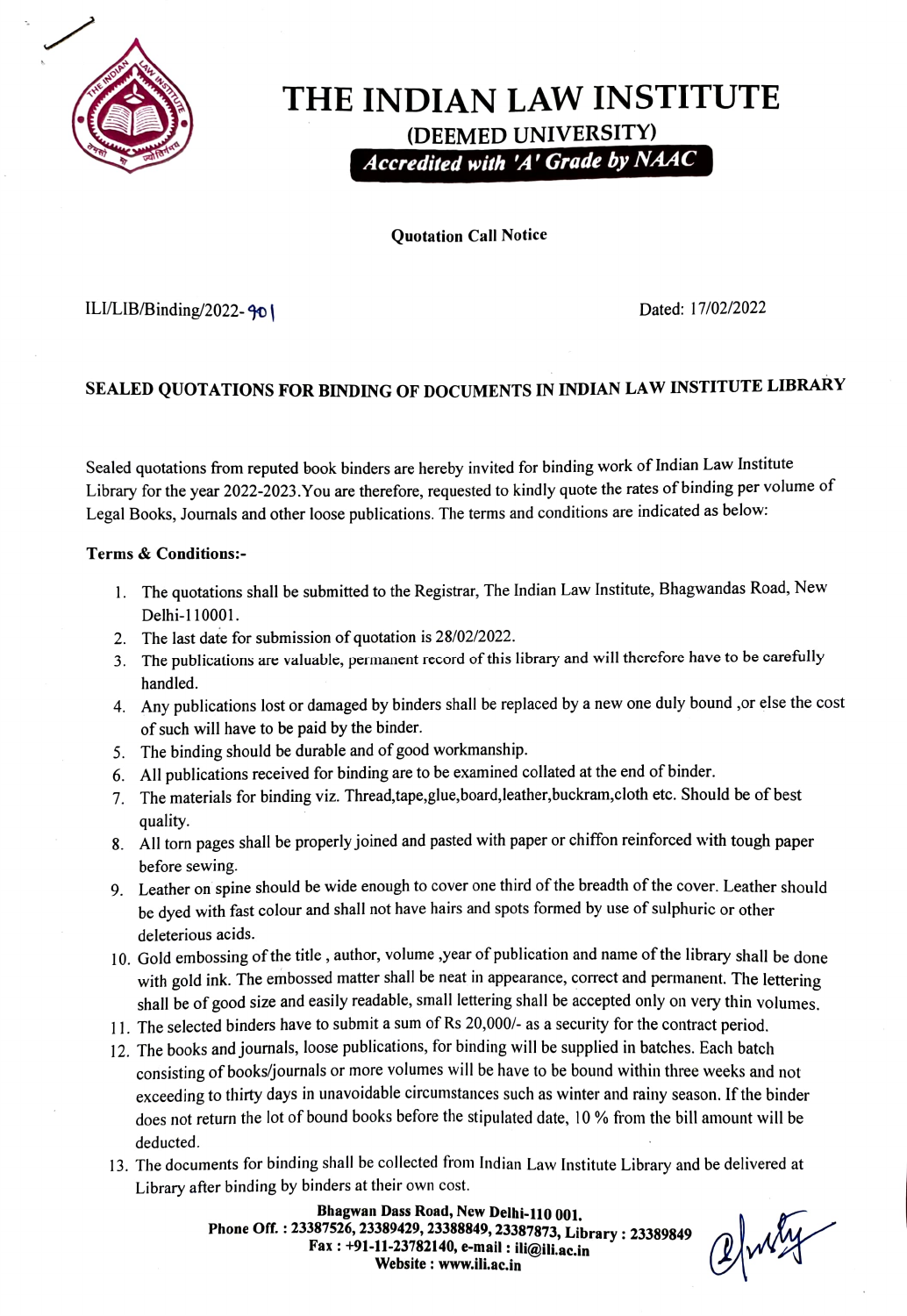- 14. The work of binding will be given in a lot of not less than 40 books and not more than 100 books at a
- time and said lot will have to be returned within 30 days from the date of receipt of the lot.<br>15. The binder who quotes for the first time and also has not done any work in ILI Library will have to give
- at least 2 sample copies of books of each type of binding from the books from our Library.<br>16. Binding work would be done in piece meal. The payment will be released within one month of the receipt of the bills for the sat
- 17. The binder is requested to report at least once in a month or as and when called by the Library for binding work.
- 
- 18. Any change in communication address and number will be reported in writing immediately.<br>19. Indian Law Institute can terminate the contract with one month notice without assigning any reason.

## Specification of binding as under:

Leather Binding:

- a) Leather Back and Leather Corners with Superior Leather.
- b) Golden ink printing of required information.
- c) Sectional Stitching or Crossed Stitching as per the nature of the journal.

Rexene Binding:

- a) Full Cloth/Rexene of superior quality
- b) Golden ink printing
- c) Sectional Stitching or Crossed Stitching as per the nature of the journal

Pleas e fill up the rates in the Quotation sheet attached herewith.

 $H_{\text{2002}}$ 

Gunjan Jain Assistant Librarian  $(S, S)$ 

Registrar

Encl: Quotation Sheet